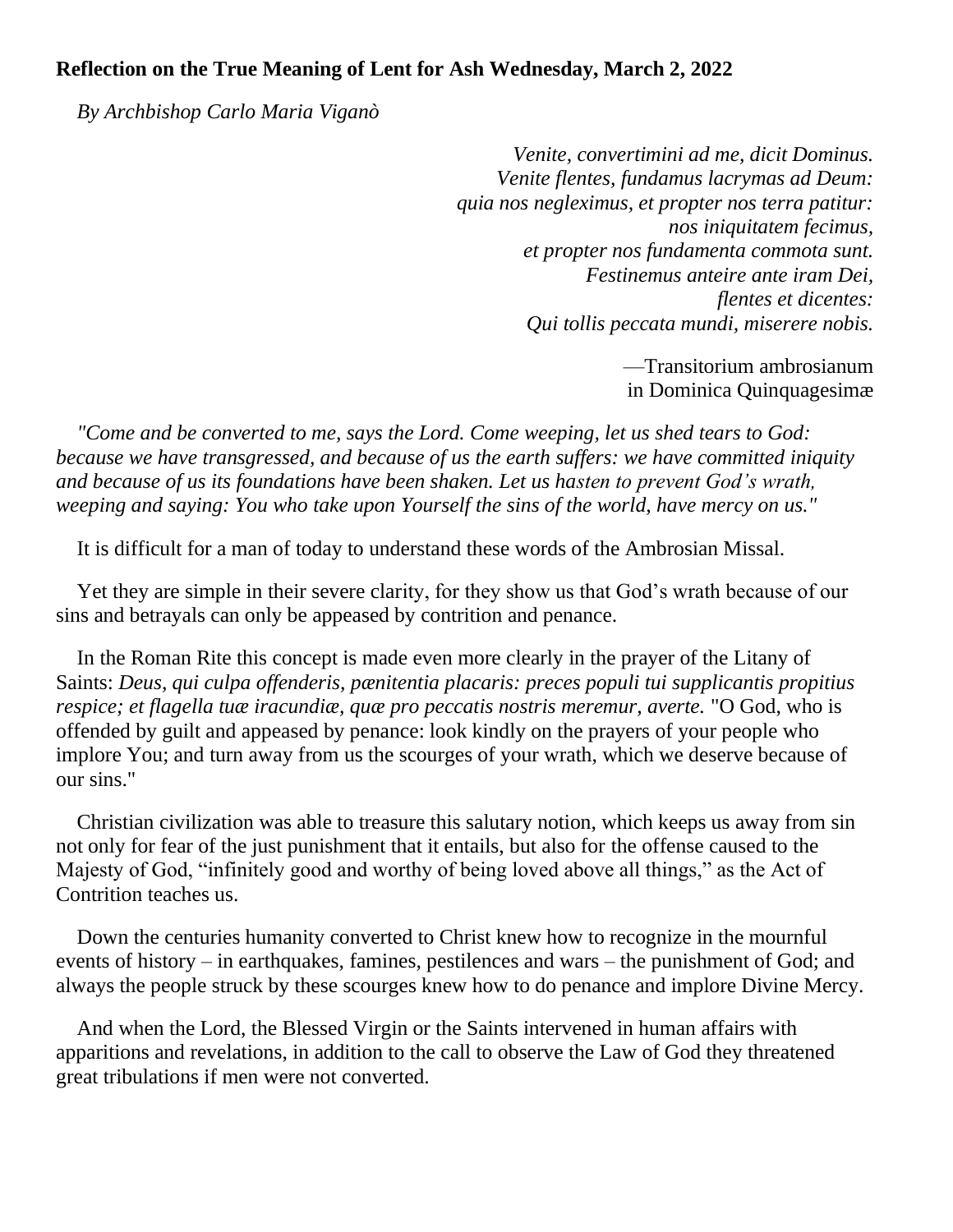At Fatima, also, Our Lady asked for the Consecration of Russia to Her Immaculate Heart and the reparative Communion of the First Saturdays as an instrument to appease the anger of God and to be able to enjoy a period of peace.

 Otherwise, Russia *"will spread its errors throughout the world, promoting wars and persecutions of the Church. The good will be martyred, the Holy Father will have much to suffer, various nations will be destroyed."* 

 What should we expect from disregarding Our Lady's requests and continuing to offend the Lord with more and more horrible sins?

 *"They did not want to fulfill My request! Like the King of France, they will repent and do it, but it will be late. Russia will have already spread its errors throughout the world, provoking wars and persecutions of the Church."* 

 These wars, which today afflict humanity to enslave it and submit it to the infernal plan of the Great Reset inspired by Chinese Communism, are once again the result of our indocility, of our obstinacy in believing that we can trample on the Law of the Lord and blaspheme His Holy Name without consequences.

What wretched presumption! How much Luciferian pride!

 The de-Christianized world and the secularized mentality that has infected even Catholics does not accept the idea of a God offended by the sins of men, and who punishes them with scourges so that they repent and ask for forgiveness.

 Yet this concept is one of the ideas that the creative hand of God has impressed on the soul of every man, inspiring that sense of justice that even pagans have.

 But precisely because it is present in all men of all times, our contemporaries are horrified by the idea of a God who rewards the good and punishes the bad, a God who reveals himself in His anger, who asks for tears and sacrifices from those who offend Him.

 Behind this aversion to the wrath of the Lord, offended by the sins of mankind – and even more so by those whom He made His children in Baptism – is the implacable hatred of the enemy of the human race for the redeeming Sacrifice of Our Lord Jesus Christ, for the Passion of the Son of God, for the ransom that His Blood has merited for each of us, after the fall of Adam and our personal sins.

 A hatred that has consumed him ever since the creation of man, in a mad attempt to frustrate the work of God, to disfigure the creature made in His image and likeness, and even more to prevent the divine reparation of Christ, the new Adam, and Mary, the new Eve.

 On the Cross, the new Adam restores the order broken by sin as Redeemer; at the foot of the Cross, the new Eve participates in this restoration as Coredemptrix.

 The failure of Satan's action is accomplished in the obedience of the Second Person of the Most Holy Trinity to the Father, in the humiliation of the Son of God, just as Adam's temptation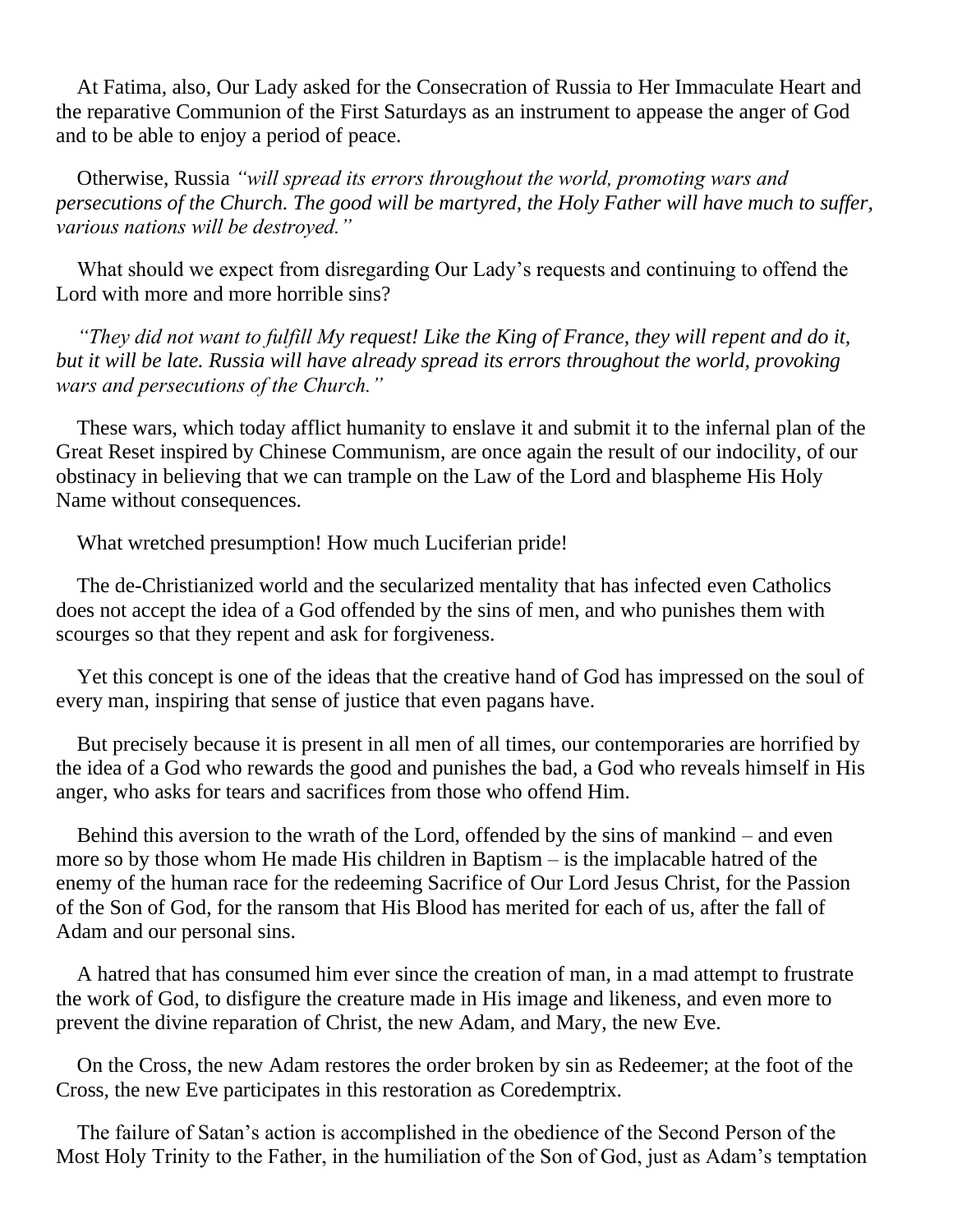was consummated in disobedience to the Lord's will and in the proud presumption of being able to break His orders without consequences.

 The world does not accept pain and death either as a just punishment for original sin and actual sins, nor as an instrument of ransom and redemption by Christ.

 And it is almost a paradox: the very one who by the temptation of our first Parents introduced death, sickness, and pain into the world does not tolerate that these very same things can also be the instrument of atonement when they are accepted with humility in order to repair fractured Justice.

 He does not tolerate the weapons of destruction and death to be snatched from him in order to become instruments of reconstruction and life.

Contemporary man is newly deceived by Satan, just as he was in the garden of Eden.

 Then, the Serpent made him believe that disobeying the order given by God not to reap the fruit of the tree of knowledge of good and evil would not have any consequences; indeed, the Serpent told him that by such disobedience Adam would become like God.

 Today, the Serpent deludes man that these consequences are inescapable, and that he cannot accept death, sickness, and pain as just punishment, overturning them to his own advantage by uniting them to the Passion and Death of Jesus Christ.

 Because in accepting the sentence, the offender accepts the authority of the Judge, recognizes the infinite gravity of his fault, repairs the crime committed, and expiates the sanction that is deserved.

By so doing, he returns to the Grace of God, nullifying the work of Satan.

 For this reason, the closer the end of time approaches, the more the efforts of the Evil One are multiplied to cancel not only the Truth revealed by Christ and preached down the centuries by the Holy Church, but also to eliminate the very concept of justice that is the basis of the Redemption, the idea of the need of punishment for violation, of the reparation of guilt, of the gravity of the disobedience of the creature towards the Creator.

 It is obvious that the more men are led to believe that they have not committed any sin, the more they will think that do not need to repent of anything, that they have no debt of gratitude towards God who has so loved the world that He gave His Only-Begotten Son, obedient even to death, death on a Cross.

 If we look around us, we see how this cancellation of Justice, of the sense of Good and Evil, of the idea that there is a God who rewards the good and punishes the wicked leads to a definitive, irreparable and irredeemable rebellion against the Lord, a premise for the eternal damnation of souls.

 The judge who acquits the criminal and punishes the righteous person; the ruler who promotes sin and vice and condemns or prevents honest and virtuous actions; the doctor who considers sickness as an opportunity for profit and health as a fault; the priest who is silent about the Last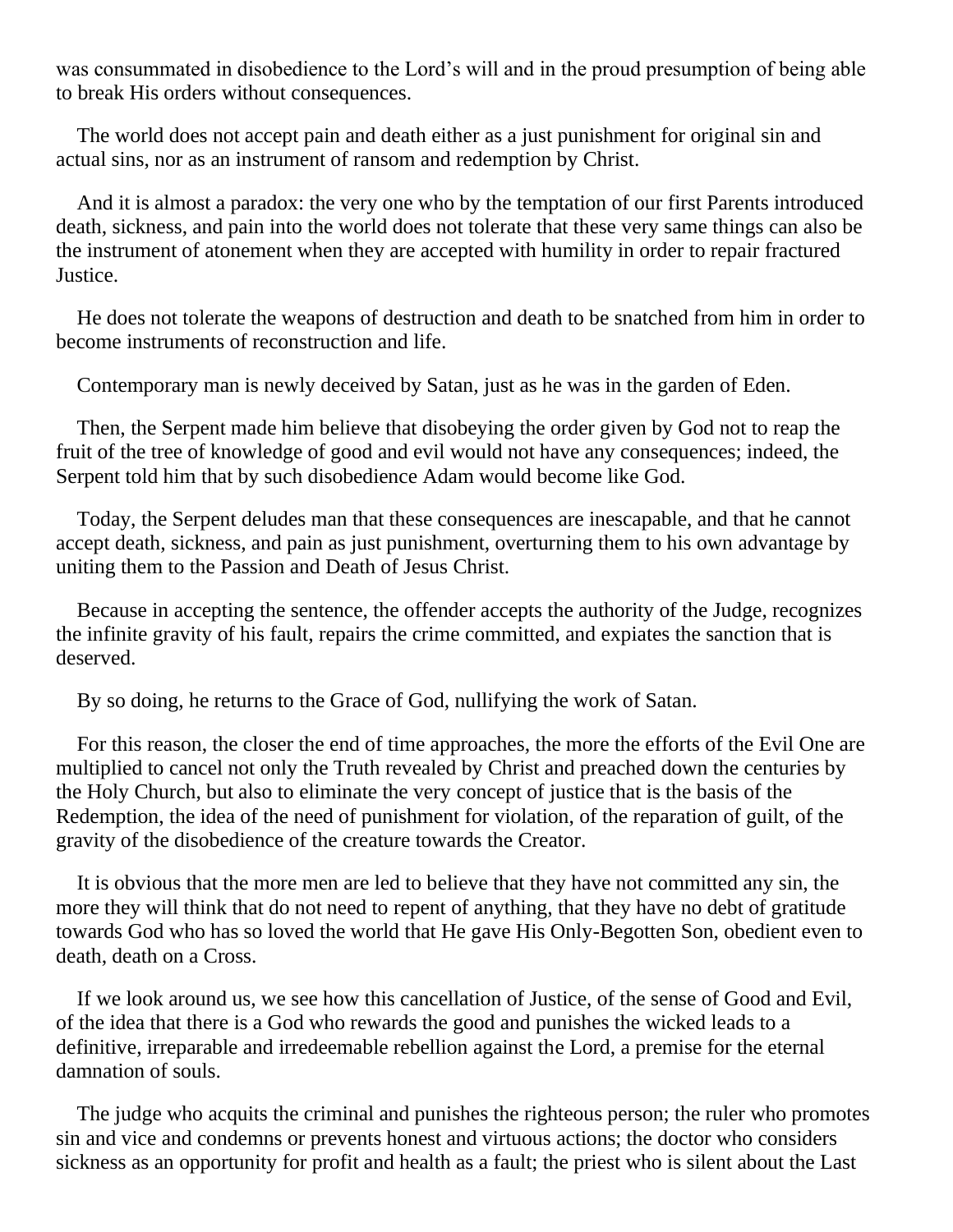Things and considers as "pagan" concepts like penance, sacrifice, and fasting in atonement for sins – all of these are accomplices, perhaps unknowingly, in this latest deception of Satan.

 It is a deception that on the one side denies God lordship over creatures and the right to reward them and punish them according to their actions; while on the other he comes to promise goods and rewards that only God can grant: "All this I will give you, if you will fall prostrate and adore me" (Mt 4:9), he dares to say to Christ in the desert, after leading Him to the summit of the mountain.

 The present events, the crimes that are daily committed by humanity, the multitude of sins that defy the Divine Majesty, the injustices of individuals and of Nations, the lies and frauds committed with impunity cannot be defeated by human means, not even if an army would take up weapons to restore justice and punish the wicked.

 Because human forces, without the grace of God and without being enlivened by a supernatural vision, are sterile and ineffective.

 But there is a way to combat this deception, into which humanity has fallen for more than three centuries, that is, since it has had the pride and presumption to deify man and usurp the Royal Crown from Jesus Christ.

And this way, infallible because it is divine, is the return to penance, sacrifice, and fasting.

 Not the vain penance of those who run on treadmills, not the foolish sacrifice of those who make themselves sterile in order not to overpopulate the planet, not the empty fasting of those who deprive themselves of meat in the name of green ideology.

These are once again diabolical deceptions, with which we silence our consciences.

 True penance, which Holy Lent ought to encourage us to carry out in a fruitful way, is that by which each of us offers privations and sufferings in atonement for our own sins and those committed by our neighbor, by Nations, and by the men of the Church.

 True sacrifice is that with which we unite ourselves with gratitude to the Sacrifice of Our Lord, giving a spiritual sense and a supernatural end to the pain that we nevertheless deserve.

 True fasting is that with which we deprive ourselves of food, not to lose weight, but in order to restore the primacy of the will over the passions, of the soul over the body.

 The penances, sacrifices, and fasts that we will undertake during this Holy Lent will have a value of reparation and expiation that will merit for us, for our dear ones, for our neighbor, for our Homeland, for the Church, for the entire world, and for the souls in Purgatory those Graces that alone can stop the wrath of God the Father, because in uniting ourselves to the Sacrifice of His Son we will transform what Satan caused for all of us into a supernatural treasure, leading us into sin by disobeying the Lord.

 This treasure will restore broken order and violated justice; it will repair the faults that we have committed in Adam and also personally.